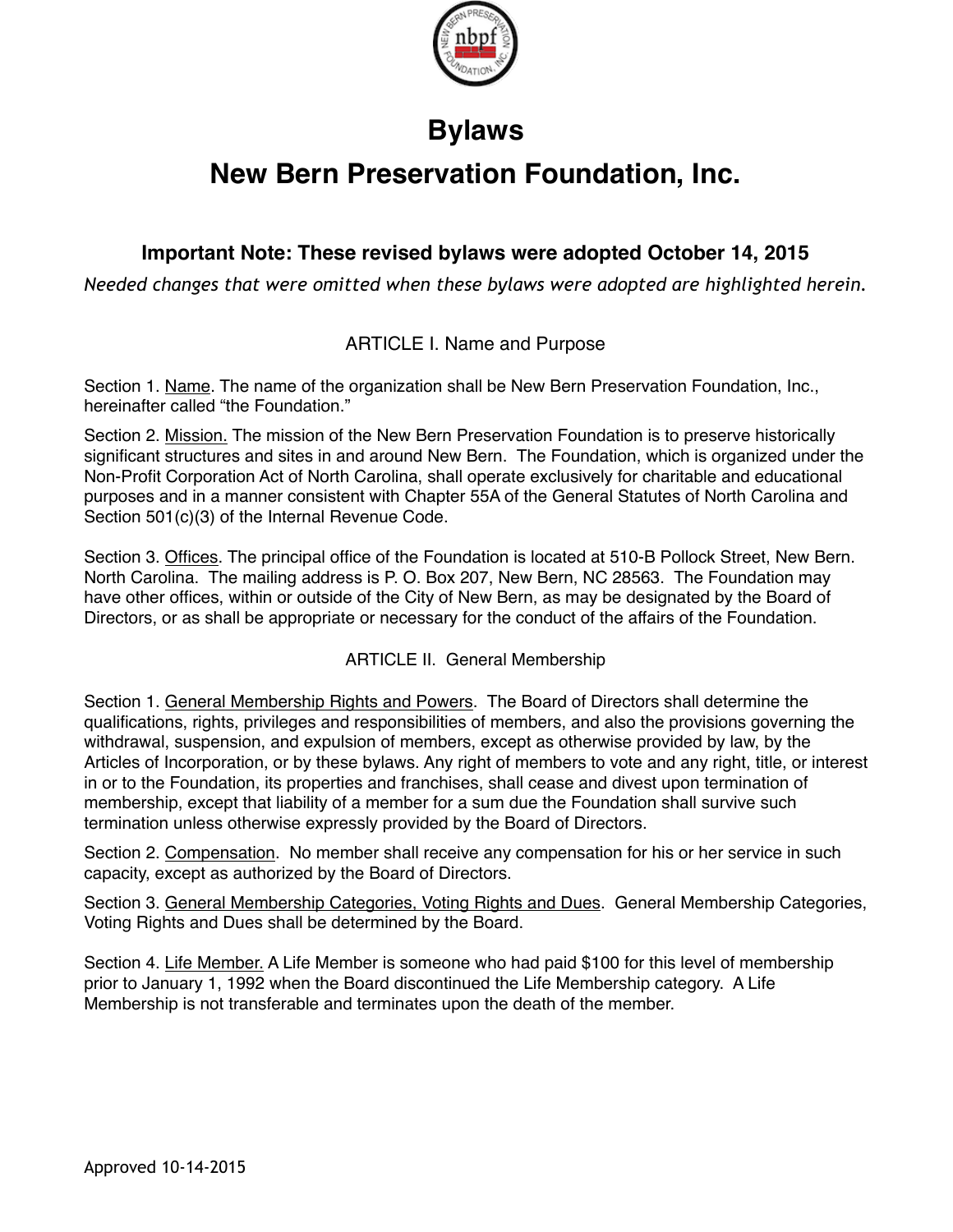#### ARTICLE III. General Membership Meetings

Section 1. Annual Meeting. The Annual Meeting shall be held on the second Wednesday in October, unless otherwise determined by the Board of Directors at least sixty (60) days in advance of the October date.

Section 2. Special Meetings. Special Meetings of the General Membership may be called by the President, or by the Secretary and one Board Member, or by one-tenth (1/10) of the general members entitled to vote. Only the purpose as is specified in the notice of the meeting will be considered at a Special Meeting.

Section 3. Notice. Notice of the Annual Meeting must be in writing and must be sent to each member by regular mail not less than fourteen (14) days and not more than twenty-eight (28) days prior to the meeting. Notice of a Special Meeting must be in writing, including electronic, and must be sent to each member not less than fourteen (14) days and not more than twenty-eight (28) days prior to the meeting. All notices must state the purpose for which the meeting is called, the day, date, time, and location of the meeting.

Section 4. Quorum. Ten percent (10%) of the total number of members entitled to vote shall constitute a quorum.

Section 5. Proxies. There shall be no voting by proxy.

Section 6. Manner of Acting. A majority of the votes cast by members present shall constitute action taken by the membership unless a greater proportion is required by the Foundation bylaws.

#### ARTICLE IV. Board of Directors

Section 1. General Powers. The Board shall manage the property, business, and affairs of the Foundation in accordance with these Bylaws and the purpose of the New Bern Preservation Foundation, Inc. The Board is responsible for the overall policy and direction of the Foundation and may delegate authority for day-to-day operations. Specific responsibilities of the Board of Directors include but are not limited to:

a. Defining the mission, goals, and objectives of the Foundation, and assigning priorities among the goals and objectives when needed;

- b. Selecting all paid staff and reviewing their performance periodically;
- c. Approving major personnel policies;
- d. Reviewing and approving the Foundation's budget;
- e. Raising financial resources required to meet the Foundation's goals and objectives, as coordinated by the Board, and establishing general fund raising policies;

f. Conducting an annual review and evaluating the Foundation's performance of the goals and objectives of highest priority; and

g. Preparing an annual slate of candidates for consideration by the general membership for election to the Board of Directors.

Section 2. Lifetime Board Member. A Lifetime Board Member is someone who became a Life Member and who also donated an additional \$500 to the Foundation for capital projects prior to January 1, 1992, and thus was granted a Lifetime seat on the Board. The Lifetime Board Member status is not transferable and terminates upon the death of the member. An inactive Lifetime Board Member wishing to return to active status may do so at anytime during the calendar year by notifying the President in writing. Once the Lifetime Board Member returns to active status, he/she shall have a seat and voice but no voting rights. Once seated, the member will have voting rights re-instated when a vacancy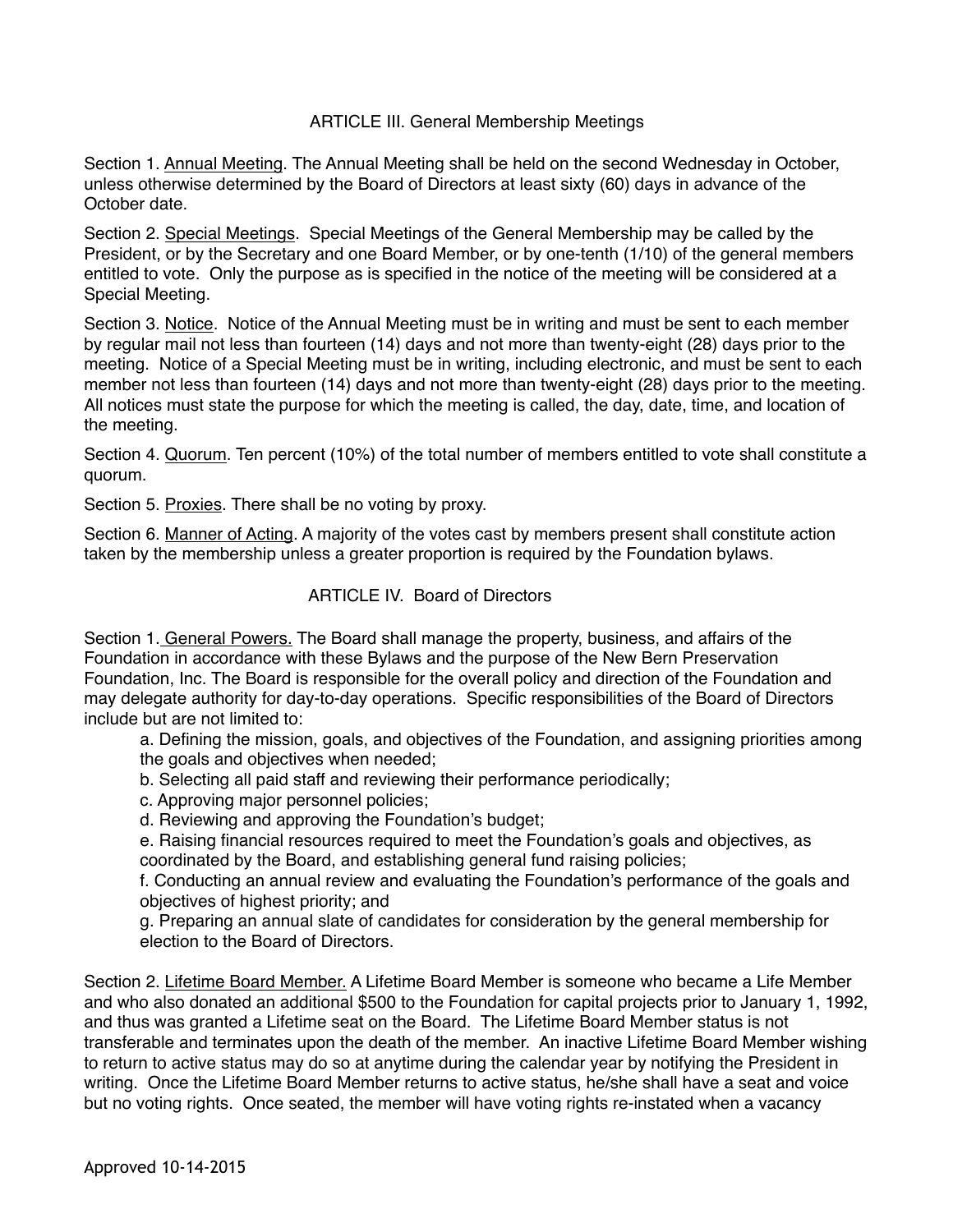occurs on the Board. Otherwise, the Lifetime Board Member will be put on the slate of nominees to the Board for the next election at the Annual Meeting and in accordance with these Bylaws.

Section 3. Number and Qualifications. The Board shall consist of not less than 16 members and no greater than 20 members in good standing, including Officers, made up of active Lifetime Board Members and elected general members. After active Lifetime Board Members have been seated, the remaining Board openings shall be filled by general members elected by the members of the Foundation in accordance with these Bylaws. Board Member candidates shall have demonstrated a commitment to the Foundation's mission.

Section 4. Election. At the September meeting of the Board of Directors, the Nominating Committee shall present to the Board a slate of candidates for the coming year equal to the number of vacant seats after active Lifetime Board Members have been seated. A slate of Officer nominees, chosen from the slate of the  $22^*$  Board candidates, will also be presented at this meeting. Upon approval by the Board the proposed slate of Board Member Candidates, Officers, and active Lifetime Board Members shall be sent to the general membership. The slate shall be sent by regular mail to the postal address of record of each member of the Foundation not less than fourteen (14) days prior to the Annual Meeting. Additional nominations may be received from the floor at the Annual Meeting. Voting shall take place at the Annual Meeting by paper ballot. The number of vacant seats shall be filled by the candidates who have received the most votes.

Section 5. Term of Office. The General Board Members shall be elected annually for a term of one (1) year. The term shall begin January 1 of the year following the election. A Board member may be renominated to serve more than one term. Each elected Board Member shall serve until the expiration of his or her term, resignation, removal, or disqualification. Any Board Member may resign at any time by giving written notice to the President of the Board. The resignation will take effect upon receipt of notice, or at a later date if specified in the notice. The acceptance of a resignation shall not be necessary to make it effective.

Section 6. Vacancies. When a vacancy occurs on the Board, the Nominating Committee shall present a list of candidates to the Board of Directors. Vacancies may be filled for the unexpired term by majority vote of the remaining members of the Board of Directors.

Section 7. Quorum. Twelve (12) members<sup>\*\*</sup> of the Board of Directors then in office shall constitute a quorum for the transaction of any business. Except as otherwise provided in these Bylaws, the act of the majority of Board Members present at a meeting of which a quorum is present shall be the action of the Board of Directors. If at any meeting of the Board of Directors there is less than a quorum present, a majority of those present may adjourn the meeting, without further notice, until a quorum is obtained. [Needs amending: \*delete: "the 22"; \*\*delete: "Twelve (12) members"; amend to read as follows: " a majority". See Article VIII, Section 5. Amendments]

Section 8. Compensation. No Board Member shall receive any compensation for his or her service in such capacity except that the Board of Directors may by resolution provide for the re-imbursement of actual travel and lodging expenses incurred in the performance of duties as Board Member(s) to the extent provided by such resolution, and except as otherwise provided in these Bylaws.

#### ARTICLE V. Board of Director Meetings

Section 1. Regular Meetings. At least ten (10) regular meetings of the full Board of Directors shall be held each year at such place within or outside of North Carolina as may be fixed by resolution of the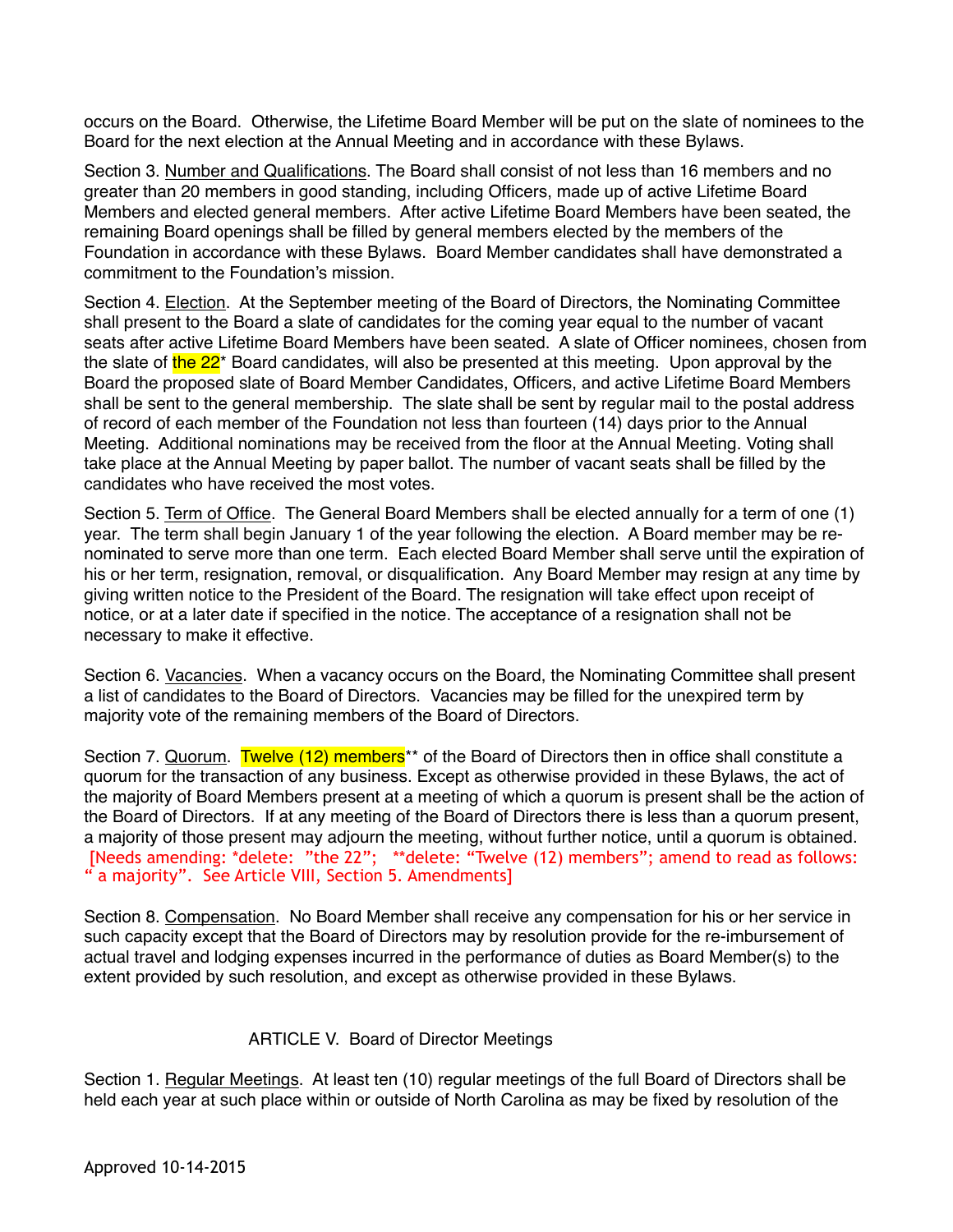Board, or as may be specified in the notice of the meeting. Regular meetings of the Board of Directors shall be held at times set by resolution of the Board.

Section 2. Special Meetings. Special Meetings of the Board may be called by or at the request of the President, any five (5) Board Members, or by the Secretary and one (1) Board Member. Only such business as is specified in the notice of the meeting shall be considered at a Special Meeting.

Section 3. Notice for a Special Meeting of the Board. The Notice for a Special Meeting of the Board must be in writing including electronic and must be sent to each member of the Board not less than forty-eight (48) hours prior to the meeting. The Notice must specify the purpose for which the meeting is called, the day, date, time, and location of the meeting.

Section 4. Absences. Any active Lifetime Board Member who is absent from three (3) consecutive regularly scheduled meetings or one half (1/2) of all regularly-scheduled Board meetings during a calendar year shall be considered inactive, and his or her seat shall be filled from the general membership. Any general member elected to the Board who is absent from three (3) consecutive regularly scheduled meetings or one-half (1/2) of the total number of meetings in a calendar year shall be considered resigned by default. Unavoidable absences will be considered before dismissal action by the Board.

#### ARTICLE VI. Committees

Section 1. Committees. The Foundation's Committees are generally organized in two (2) forms: Standing (permanent) and Ad Hoc (temporary). Standing Committees operate continuously as directed by the sitting Board and Ad Hoc Committees operate as needed. The President shall create such committees which shall have and may exercise such powers as conferred or authorized.

Section 2. Standing Committees. There shall be the following Standing Committees:

Executive. The Executive Committee shall consist of the President, Vice President, Secretary, Treasurer and the Chair of the Acquisitions and Covenants Committee. The Executive Committee shall have and may exercise such powers as authorized by resolution of the Board of Directors. All obligations of the Foundation including but not limited to contracts, deeds, notes, and mortgages shall be approved by the Board of Directors and signed by the President or the Vice President and by the Secretary or the Treasurer.

Administrative. The Administrative Committee shall consist of three (3) members of the Board of Directors, and will be chaired by the President of the Board. Its scope of work will include but not be limited to the supervision of staff, the oversight of business operations of the Foundation, maintenance of the Foundation office building, the Haslen House, and administrative policy recommendations to the Board.

Nominating. The Nominating Committee shall consist of five (5) members including three (3) Board Members and two (2) general members. At least one (1) of the Board Members shall be a Life Board Member, if serving. They shall be nominated by the Board and elected by a majority vote at the June meeting of the Board of Directors. The Nominating Committee shall serve for one (1) year. Its function is to present recommendations to the Board for Directors to fill vacancies on the Board. The Committee will select its own Chair. The Committee will develop a slate of nominees for Board Members and Officers for the upcoming year and present the slate to the Board of Directors at its September meeting. Nominations from the floor will also be heard at that meeting. At the September Board meeting, the Board of Directors will decide by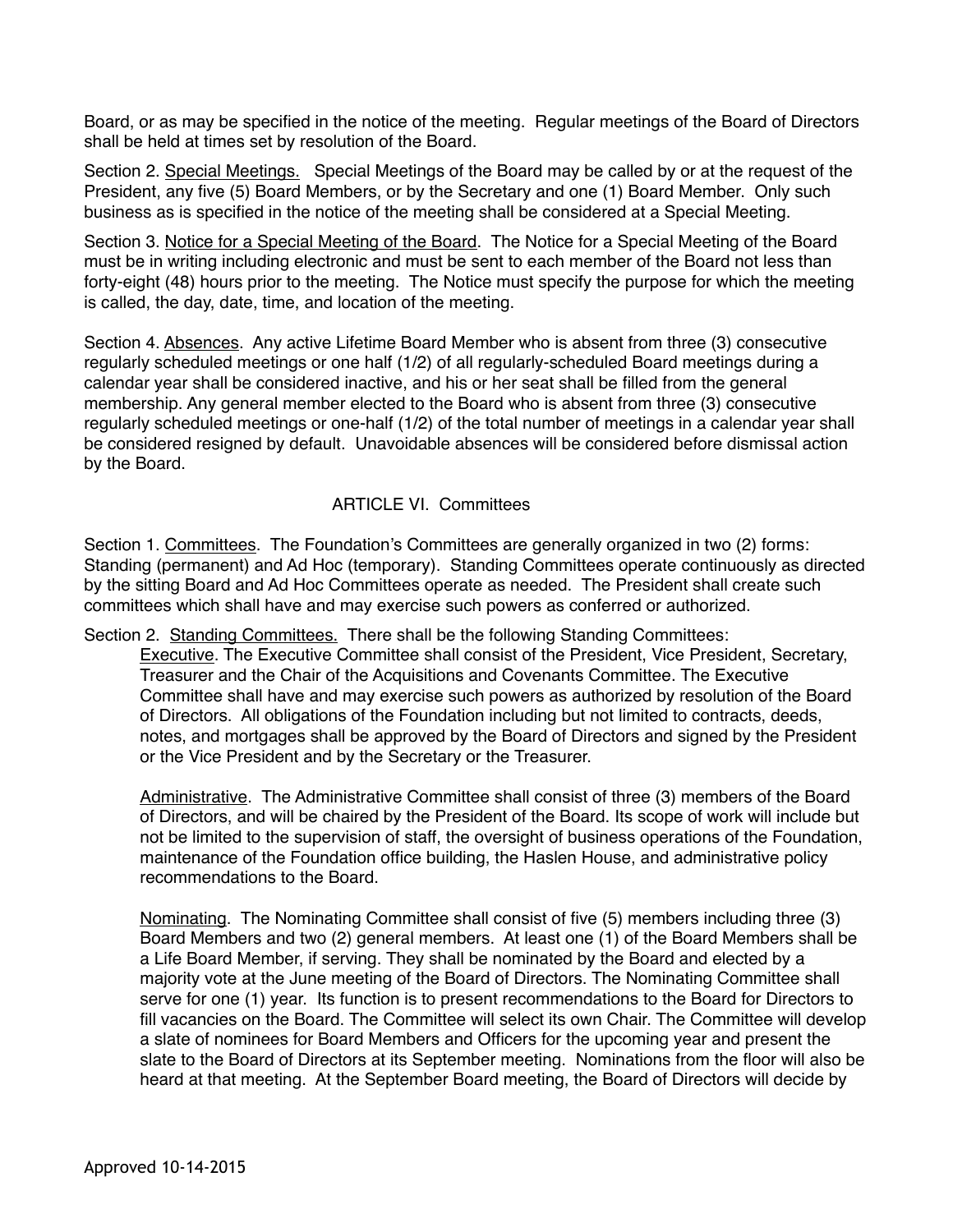majority vote, the slate of Board Member and Officer Nominees to be presented to the general membership for election at the Annual Meeting of the Foundation.

Finance. The Finance Committee shall consist of three (3) members of the Foundation, and will be chaired by the Treasurer of the Board. It shall be responsible to the Board for the management of Foundation monetary resources including but not limited to fundraising, asset management, budget analysis, and preparation of annual budget.

Acquisitions and Covenants. The Acquisitions and Covenants Committee shall consist of at least three (3) members of the Board and the Chair will be appointed by the President of the Board. It is the committee that researches and identifies preservation opportunities and recommends to the Board a plan of action to be taken.

Section 3. Ad Hoc Committees. Ad Hoc Committees will be appointed by the President of the Board as needed.

#### ARTICLE VII. Officers

Section 1. Officers. The officers of the Foundation shall consist of a President, a Vice President, a Secretary, a Treasurer, and such other officers as the Board of Directors may authorize*.* 

Section 2. Election. The President, Vice President, Secretary and Treasurer shall be elected by paper ballot at the Annual Meeting. The President, Vice President, Secretary and Treasurer shall be selected from active members of the Board of Directors.

Section 3. Term of Office. No officer may serve in the same office for more than three (3) consecutive one-year terms excepting the treasurer.

Section 4. President. The President shall chair the Annual Meeting and meetings of the Board of Directors, and shall perform the following duties and responsibilities, except as directed by the Bylaws. The President is an ex officio member of all committees of the Foundation.

a. The President shall appoint the Chairs of all Board committees except as directed in the Bylaws and serve as liaison among the Foundation's committees and the staff.

b. The President shall facilitate and coordinate the Board's discharge of its responsibilities, as set forth by the Bylaws and by Board resolutions.

Section 5. Vice President. The Vice President shall have such powers and duties as delegated by the President or as the Board of Directors may direct. In the absence of the President, the Vice President shall perform the duties of the President, and when so acting shall have all the powers of and be subject to all the restrictions placed upon the President.

Section 6. Secretary. The Secretary shall be responsible for maintaining a complete record of the Foundation's actions including but not limited to the following:

- a. Keeping a minute book of all meetings of the Board of Directors including all votes and resolutions adopted;
- b. Recording all corporate documents and records;

 c. Issuing notices for the Annual Meeting and for meetings of the Board of Directors;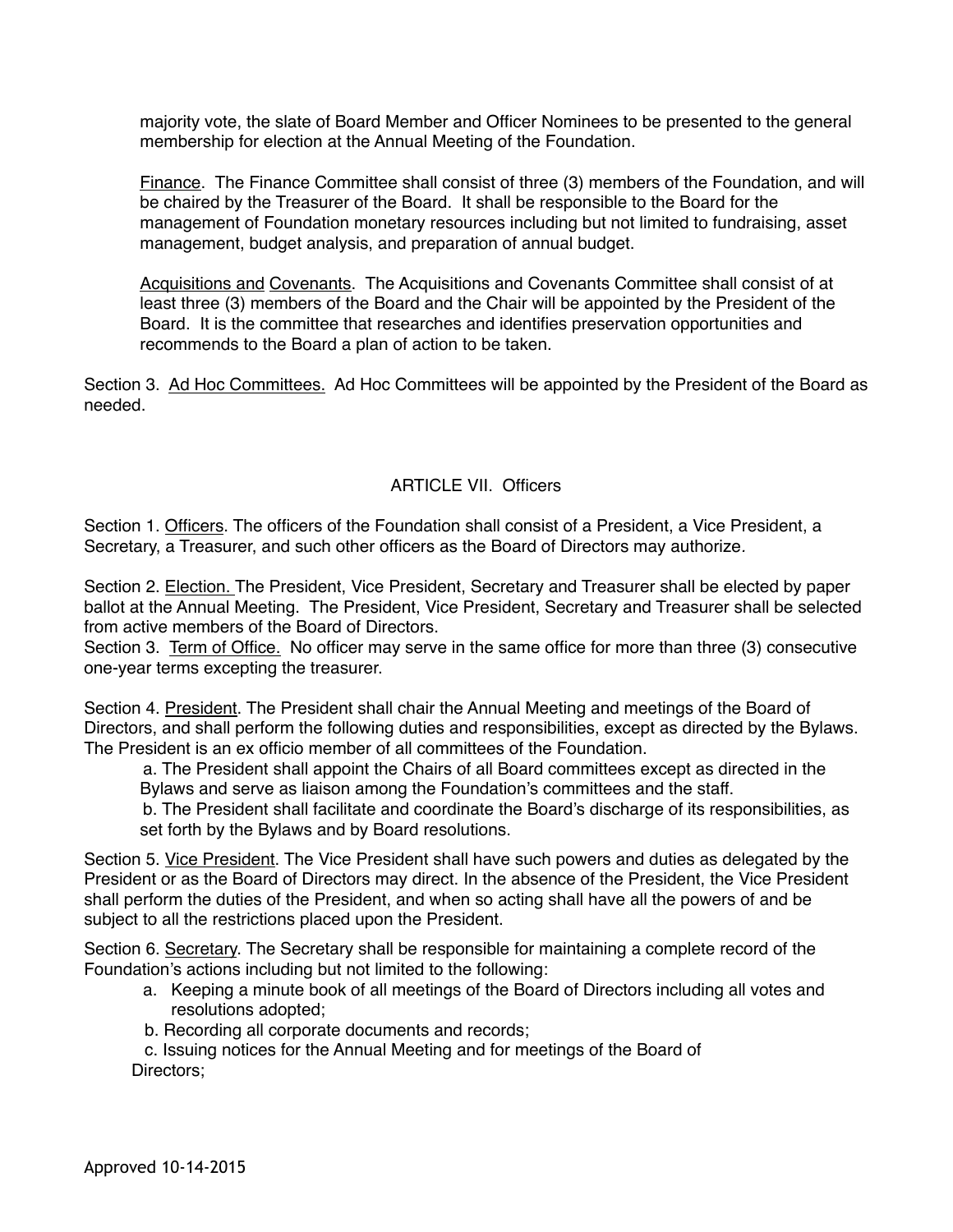d. Filing all reports required by governmental authorities and keeping the corporate records current, including the Minutes of all Board Meetings and General Membership Meetings in a regularly maintained book located in the Foundation office;

e. Shall have other responsibilities as the Board of Directors may prescribe.

In the absence of the Secretary or in the event of his or her death, inability or refusal to act, an Acting Secretary, elected by a simple majority of the Board Members, shall perform the duties of the Secretary, and when so acting shall have all the powers of and be subject to all the restrictions placed upon the Secretary. The Acting Secretary shall perform such other duties as may be assigned by the President.

Section 7. Treasurer. The Treasurer shall oversee the custody of all funds, securities, and assets of the Foundation. He or she shall:

a. Report to the Board of Directors at each regularly scheduled meeting an accurate account of the Foundation's receipts and disbursements;

b. Prepare or cause to be prepared a true statement of the Foundation's assets and liabilities within a reasonable time after the close of each fiscal year;

c. In conjunction with the President, make financial information available to Board Members and to the membership; and

d. Shall have other responsibilities as the Board of Directors may prescribe.

In the absence of the Treasurer or in the event of his or her death, inability or refusal to act, an Acting Treasurer, elected by a simple majority of the Board Members, shall perform the duties of the Treasurer, and when so acting shall have all the powers of and be subject to all the restrictions placed upon the Treasurer. The Acting Treasurer shall perform such other duties as may be assigned by the President.

Section 8. Compensation. No officer shall receive any compensation for his or her service in such capacity, except as authorized by the Board of Directors.

#### ARTICLE VIII. Miscellaneous Provisions

Section 1. Indemnification. Any person who at any time serves or has served as a director, officer, employee or agent of the corporation, or in such capacity at the request of the corporation for any other corporation, partnership, joint venture, trust or other enterprise, shall have the right to be indemnified by the corporation to the fullest extent permitted by law against (a) reasonable expenses, including attorneys' fees, actually and necessarily incurred by him in connection with any threatened, pending or completed action, suit or proceedings, whether civil, criminal, administrative or investigative, and whether or not brought by or on behalf of the corporation, seeking to hold him liable by reason of the fact that he is or was acting in such capacity, and (b) reasonable payments made by him in satisfaction of any judgment, money decree, fine, penalty or settlement for which he may have become liable in any such action, suit or proceeding; provided, however, that the Corporation shall not indemnify any such person against liability or expense incurred on account of such person's activities which were at the time taken known or believed by such person to be clearly in conflict with the best interests of the Corporation or if such person received an improper personal benefit from such activities.

The Board of Directors of the corporation shall take all such action as may be necessary and appropriate to authorize the corporation to pay the indemnification required by this bylaw, including without limitation, the extent needed, making a good faith evaluation of the manner in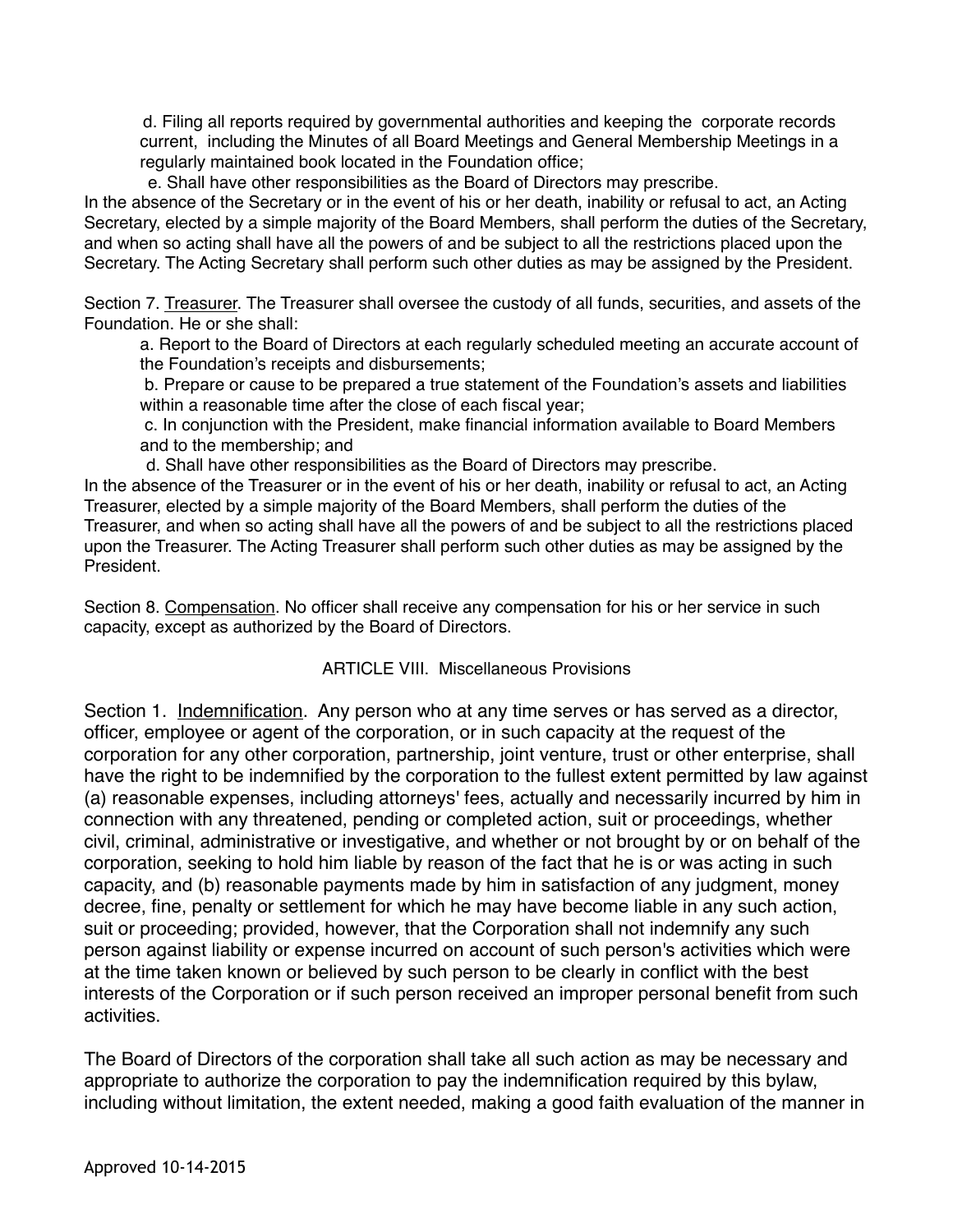which the claimant for indemnity due him and giving notice to, and obtaining approval by, the shareholders of the corporation.

Any person who at any time after the adoption of this bylaw served or has served in any of the aforesaid capacities for or on behalf of the corporation shall be deemed to be doing or to have done so in reliance upon, and as consideration for, the right of indemnification provided herein. Such right shall inure to the benefit of the legal representatives of any such person and shall not be exclusive of any other rights to which such person may be entitled apart from the provision of this bylaw.

Section 2. Fiscal Year. The IRS tax year of the Foundation shall be September 1 through August 31.

Section 3. Calendar Year. The budget and the seating of the Board Members shall follow the calendar year, January through December.

Section 4. Corporate Seal. The Secretary shall be the keeper of the corporate seal, to be used in accordance with the Board's direction.

Section 5. Amendments. The Bylaws may be amended upon the vote of two-thirds (2/3) of the members present at an Annual Meeting or at a Special Meeting called for said purpose, provided that the amendments have been proposed by the Board of Directors or by a committee authorized by the Board of Directors. Proposed changes to the Bylaws shall be sent to the members no more than thirty (30) days or less than twenty (20) days prior to the meeting on the proposed amendments.

Section 6. Activities of the Foundation. No substantial part of the activities of the Foundation shall be the promotion of propaganda, or otherwise lobbying to influence legislation. The Foundation shall not participate in or intervene in any political campaign on behalf of any candidate for public office including the publishing or distribution of statements. Notwithstanding any other provision of these articles, the Foundation shall not engage in any other activities not permitted by a Foundation (a) that is exempt from Federal income tax under Section 501(c)(3) of the Internal Revenue Code, as amended (or the corresponding provision of any future United States Internal Revenue Law) and (b) contributions to which are deductible under Section 170(c)(2) of the Internal Revenue Code. as amended (or the corresponding provision of any future United States Internal Revenue Law).

Section 7. Conflict of Interest. The Board of Directors shall establish and abide by a Conflict of Interest policy which will be kept on record at the Foundation office.

**Section 8.** Parliamentary Authority. The rules contained in Robert's Rules of Order, newly revised, shall govern the Foundation in all cases in which they are not inconsistent with the Charter and Bylaws.

#### ARTICLE IX. Dissolution

Section 1. Dissolution. The process of Dissolution of the Foundation shall be initiated by a threefourths (3/4) affirmative vote of the Board of Directors. The motion action by the Board will trigger a call for a Special Meeting of the General Membership in accordance with these Bylaws. The General Membership vote to dissolve the Foundation shall be by paper ballot and will require a three-fourths (3/4) affirmative vote of all General Members present at the Special Meeting.